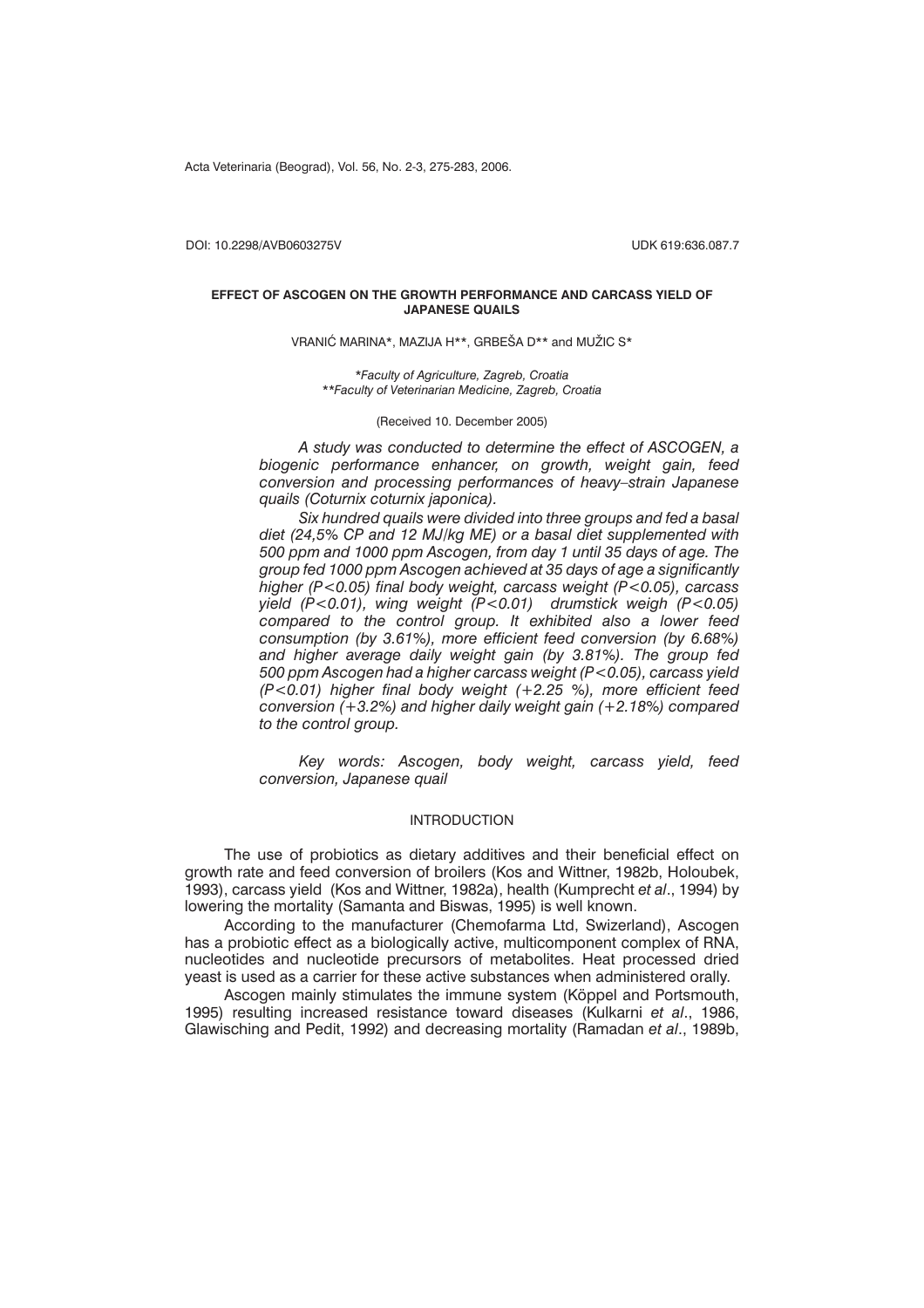Mazija and Matischa, 1994). Despite many data on the use of Ascogen as a growth factor which through improvement of animal health leads to better production parameters such as egg production (Mazija and Matischa, 1994), feed consumption (Ramadan *et al*., 1989b, Mazija and Matischa, 1994), growth rate (Adamek, 1994), body weight (Ramadan *et al*., 1989a, Ramadan *et al*., 1991) and production yield (Köppel and Portsmouth, 1995), no literature was found about its effect on quail performances.

The objective of this study was to investigate the effect of different levels of Ascogen on growth, weight gain, feed conversion, carcass weight and carcass yield of Japanese quails (*Coturnix coturnix japonica*).

### MATERIAL AND METHODS

Six hundred, 1-day-old, non-sexed Japanese quails (*Coturnix coturnix japonica*) of heavy-strain, originating from France (Savimat comp. France), were distributed at random to 3 dietary treatments of 200 quails each. These treatments were a basal diet (Table 1) and the basal diet supplemented with Ascogen to provide 500 and 1000 ppm kg diet. Ascogen contains heat inactivated brewers yeast (84%); RNA/nucleotides (3,5%) and specific organic acids (12,5%).

The quails were given *ad libitum* access to feed (in mash form) and water (heated at  $17^{\circ}$ C during the 1<sup>st</sup> week) throughout the experimental period.

Weight gain was measured individually, while feed intake was measured per group at day 7, 14, 21, 28, and 35. Quails were raised in electrically heated battery brooders (1.0 x 0.85 x 0.3 m), placed in a temperature controlled room that was maintained at 35°C for the 1<sup>st w</sup>k, at 31°C for the 2<sup>nd</sup> wk, at 25°C for the 3<sup>rd</sup> wk, at 23 $\degree$ C for the 4<sup>th</sup> wk and at 21 $\degree$ C for the 5<sup>th</sup> wk. A continuous photoperiod of 24 hours was provided through the study. On day 35, 25 quails of each sex from each experimental group were randomly selected, weighed and then sacrificed by severing the jugular vein. The feathers were removed after scalding at 60°C for 30 sec. The neck, the edible and inedible viscera (head, preen gland, feet, intestines, lungs, gizzard, liver) were removed, but the heart remained with the carcass. The eviscerated carcasses, without the neck but 2 neck vertebrae, were weighed. Then, each carcass was dissected into 4 parts according to commercial standards (drumstick, wings, breast, and rump and back), and each part was weighed separately.

Data were analysed by one-way analysis of variance using the GLM (General Linear Model) procedure of SAS (SAS Institute, 1985). A probability level P<0.05 was considered significant and means were separated using Duncan's New Multiple Range Test.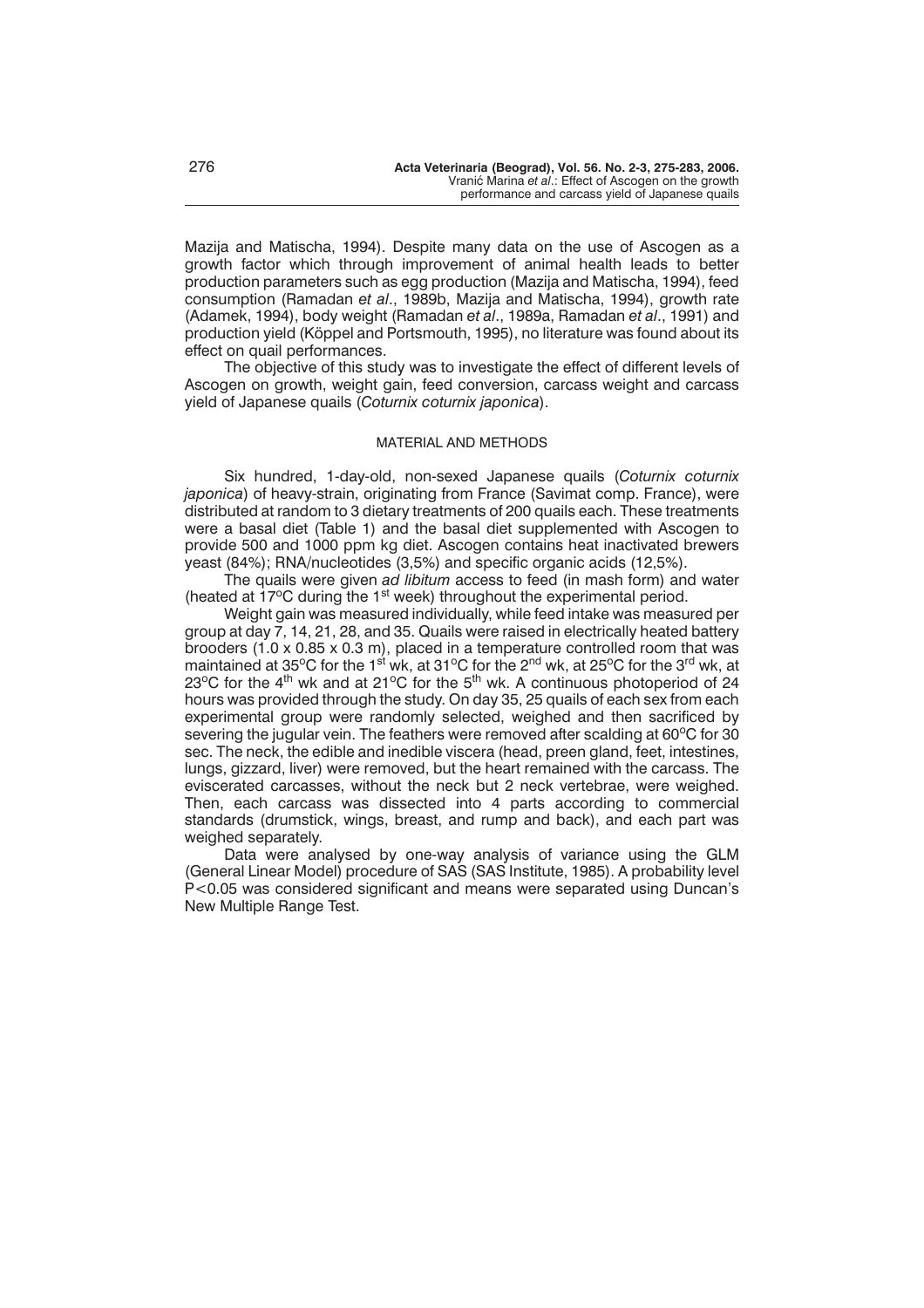| Ingredient                              | Level in the diet<br>$(\%)$ |
|-----------------------------------------|-----------------------------|
| Yellow corn                             | 49.00                       |
| Soybean meal                            | 30.00                       |
| Extruded soybean                        | 14.50                       |
| Fish meal                               | 3.00                        |
| Ground limestone                        | 1.00                        |
| Dicalcium phosphate                     | 1.50                        |
| Salt                                    | 0.30                        |
| DL-Methionine                           | 0.20                        |
| Vitamin-mineral supplement <sup>1</sup> | 0.50                        |
| Total                                   | 100.00                      |
| Composition by analysis                 |                             |
| Crude protein                           | 24.50                       |
| Ether extract                           | 6.23                        |
| Crude fibre                             | 3.80                        |
| Ash                                     | 7.45                        |
| Calcium                                 | 1.02                        |
| Phosphorus                              | 0.75                        |
| Composition by calculation              |                             |
| AMEn, MJ/kg                             | 12.00                       |
| Lysine                                  | 1.42                        |
| Lysine, g/MJ                            | 1.19                        |
| Methionine and cystine                  | 0.87                        |
| Methionine and cystine, g/MJ            | 0.73                        |
| Energy to protein ratio                 | 0.49                        |

# Table 1. Composition of the basal diet

1 Supplies the following per kilogram: vitamin A, 12 000 UI; holecalciferol, 3 000 UI; vitamin E, 30 UI; vitamin K 3.0 mg; vitamin B<sub>1</sub>, 3.0 mg; vitamin B<sub>2</sub>, 6.0 mg; vitamin B<sub>6</sub>, 4.0 mg; vitamin B<sub>12</sub>, 0,015 mg;<br>biotin, 0,1 mg; nicotinic acid, 60 mg; panthotenic acid, 15 mg; folic acid, 1.0 mg; choline chloride 1 300 mg; manganese, 100 mg; iodine, 2.0 mg; zinc, 100 mg; iron, 50 mg; copper, 7.5 mg; selenium, 0.3 mg; cobalt, 0.4 mg; and antioxidant (BHT), 100 mg.

# RESULTS AND DISCUSSION

Means of average daily body weight gain, feed consumption and feed conversion ratio are presented in Table 2. For the whole experimental period the average daily weight gain was greater in those groups to which Ascogen was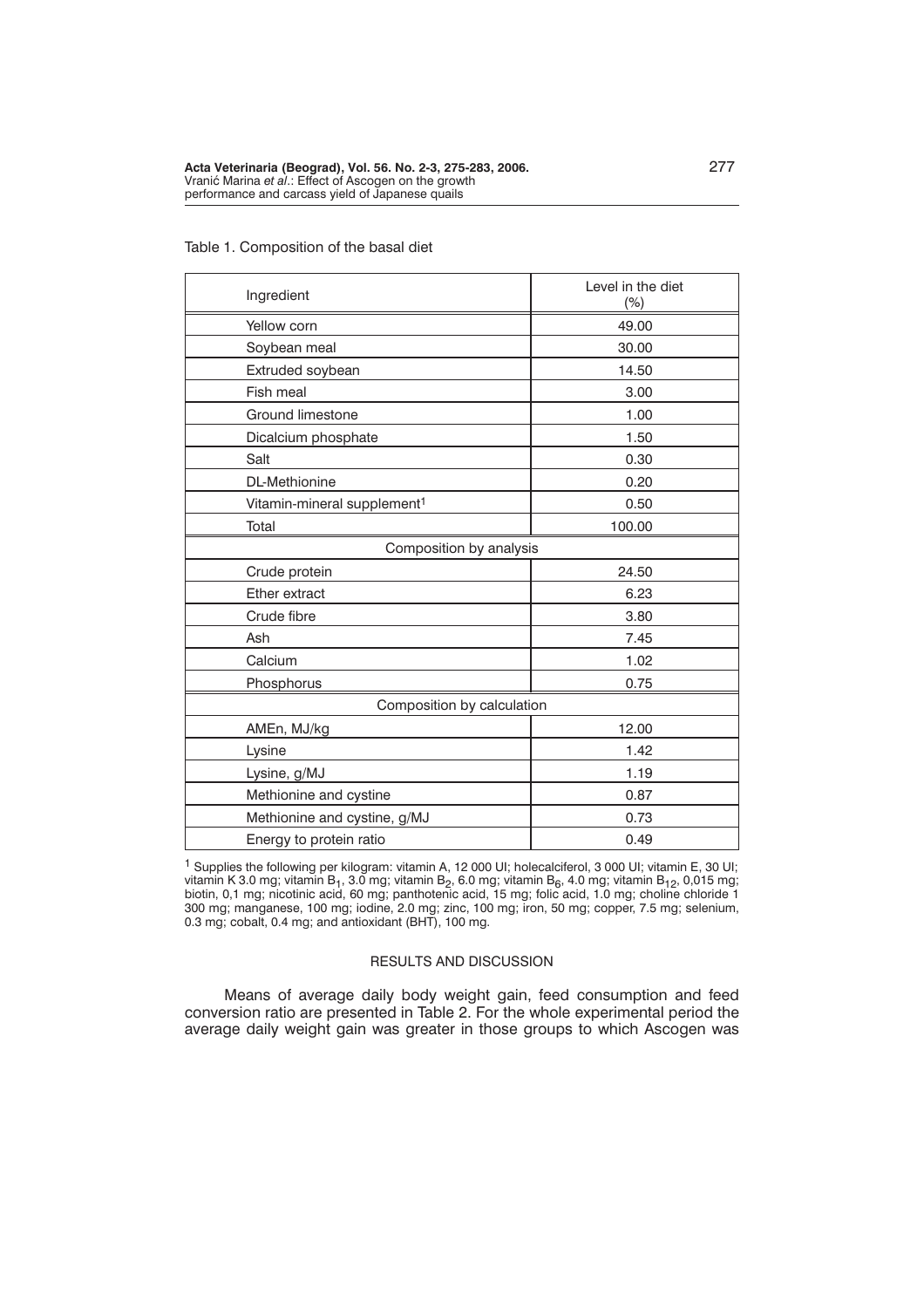added to the feed. These results are consistent with the results achieved in broilers fed probiotic supplemented diets (Atherton and Robbins, 1987, Kumprecht *et al*., 1994). Available data on the use of ASCOGEN also indicate a strong correlation between Ascogen supplementation and growth rate in broilers (Ramadan *et al*., 1989a), fish (Ramadan, 1991) and rainbow trout (Adamek, 1994). Throughout the whole experimental period the group fed 1000 ppm Ascogen obtained lower feed consumption (-3.61%) compared to the control, while the control had (-1.14%) feed consumption compared to the group fed 500 ppm Ascogen. It can be concluded that only 1000 ppm Ascogen was efficient to reduce feed consumption.

| Added            |         |          | Age (days)                    |       |       |          |
|------------------|---------|----------|-------------------------------|-------|-------|----------|
| Ascogen<br>(ppm) | $0 - 7$ | $8 - 14$ | 15-21                         | 22-28 | 29-35 | $0 - 35$ |
|                  |         |          | Average daily weight gain (g) |       |       |          |
| 0                | 2.48    | 5.95     | 7.56                          | 6.84  | 4.66  | 5.50     |
| 500              | 2.75    | 5.67     | 7.55                          | 6.69  | 5.47  | 5.62     |
| 1000             | 2.56    | 5.60     | 8.24                          | 7.28  | 4.87  | 5.71     |
|                  |         |          | Feed consumed/bird/day (g)    |       |       |          |
| $\Omega$         | 5.82    | 14.30    | 20.70                         | 21.85 | 24.74 | 17.48    |
| 500              | 6.51    | 13.11    | 20.50                         | 23.02 | 25.29 | 17.68    |
| 1000             | 5.58    | 13.68    | 17.76                         | 22.51 | 24.82 | 16.87    |
|                  |         |          | Conversion ratio (kg/kg)*     |       |       |          |
| 0                | 2.33    | 2.40     | 2.75                          | 3.19  | 5.30  | 3.19     |
| 500              | 2.37    | 2.31     | 2.72                          | 3.44  | 4.61  | 3.09     |
| 1000             | 2.17    | 2.44     | 2.15                          | 3.10  | 5.09  | 2.99     |

Table 2. Daily weight gain, feed consumed/bird/day and feed conversion ratio

\*feed consumed per kg of weight gain

The accomplished feed conversion to body weight of quails, points out the effectiveness of Ascogen. The group fed 1000 ppm Ascogen had the most efficient feed conversion, followed by the group fed 500 ppm Ascogen and the control group. It can be noted that feed conversion has a definite tendency toward a higher ratio in the control group.

The results of the present study confirmed that probiotic supplementation could increase growth and improve feed conversion (Dhingra, 1993, Mohan *et al*., 1996) this is in agreement with the published literature data on more efficient feed conversion through the use of probiotics in broiler fattening (Atherton and Robbins, 1987, Kumprecht *et al*., 1994, Wambeke and Peters, 1995).

Average body weight data are shown in table 3. Although, the group fed 500 ppm Ascogen had a significantly higher (P<0.01) body weight at the age of 7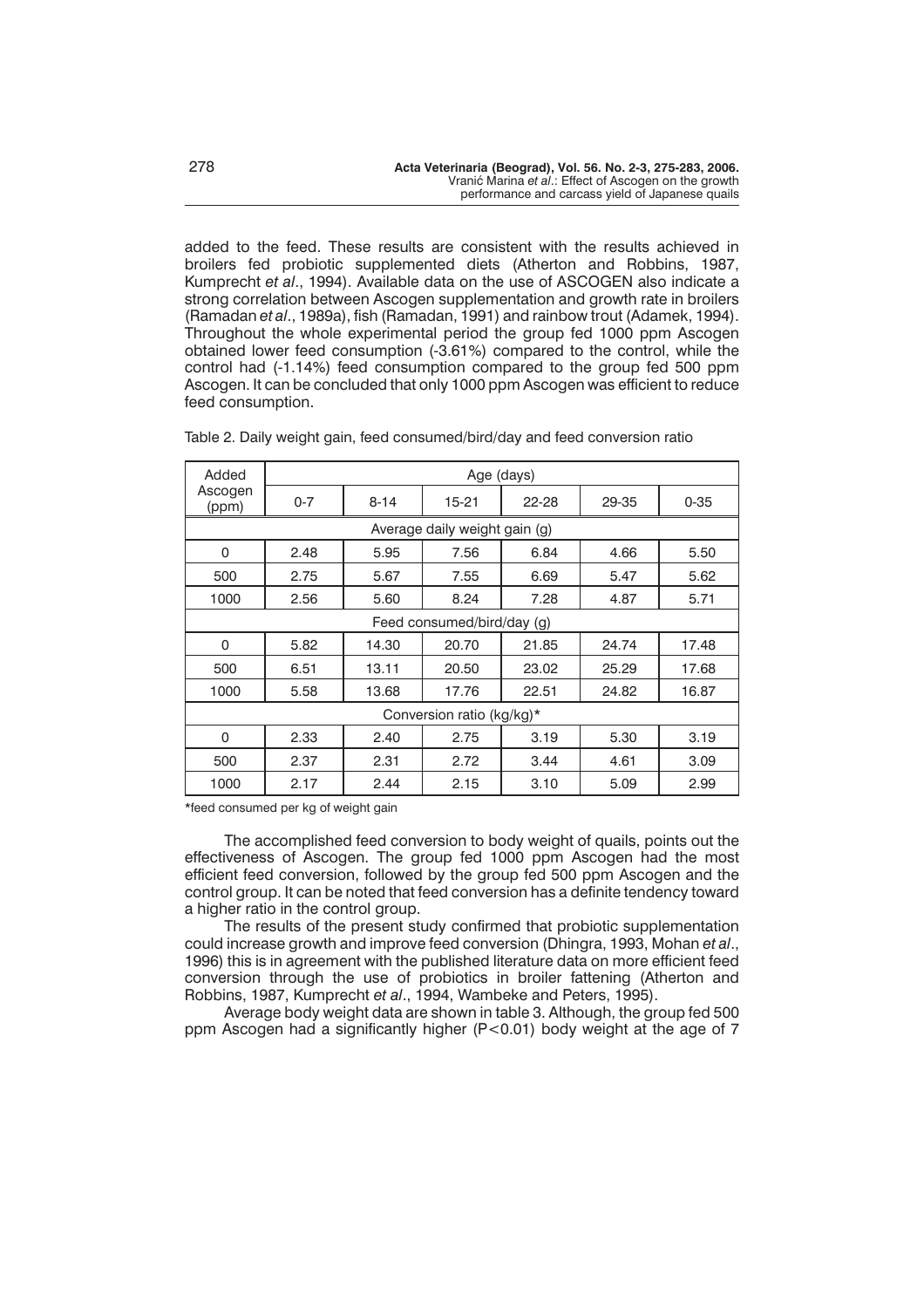days compared to other groups, it can be stated that the difference was not influenced by Ascogen supplementation while taking into consideration differences in body weights over the whole experimental period. Also, the group that received 500 ppm Ascogen had a non significantly higher final body weight at 35 days of age compared to the control. Over the second fattening period (starting from week 3), body weights in the group fed 1000 ppm Ascogen were clearly superior (P<0.05) compared to the control group.

|               |                     |           | Ascogen supplementation (ppm) |                    |                     |           |
|---------------|---------------------|-----------|-------------------------------|--------------------|---------------------|-----------|
| Age<br>(days) | 0                   |           | 500                           |                    | 1000                |           |
|               | Mean                | <b>SE</b> | Mean                          | <b>SE</b>          | Mean                | <b>SE</b> |
| $\Omega$      | 9.73                | 0.07      | 9.89                          | 0.06               | 9.83                | 0.06      |
| 7             | $27.15^{d}$         | 0.43      | $29.15^{\circ}$               | 27.79 <sup>d</sup> | 0.45                |           |
| 14            | 68.82               | 0.88      | 68.86                         | 0.84               | 67.03               | 0.93      |
| 21            | 121.77              | 1.49      | 121.70                        | 1.33               | 124.72              | 1.44      |
| 28            | 169.69 <sup>b</sup> | 1.72      | 168.56 <sup>b</sup>           | 1.75               | 175.68 <sup>a</sup> | 1.96      |
| 35            | 202.33 <sup>b</sup> | 2.03      | 206.89ab                      | 1.90               | 209.77 <sup>a</sup> | 1.95      |

Table 3. Effect of Ascogen supplementation on body weight of Japanese quails(g)

 $Mean = arithmetical mean; SE = standard error of mean$ 

abgroups with different supersripts within a column are significantly different (P<0.05) cd groups with different supersripts within a column are significantly different (P<0.01)

This corresponds to greater final body weights achieved by Holoubek (1993) through the use of probiotics added to the broiler diet, as well as to higher body weights affected by Ascogen supplementation in broilers (Ramadan, 1989a) and fish (Ramadan, 1991).

Table 4 shows the effect of Ascogen supplementation on carcass weight. The higher portion of Ascogen (1000 ppm) increased carcass weight by 5.60% (P<0.05) compared to the control group, but while the group fed 500 ppm Ascogen had a higher carcass weight (+1.93%), the difference in relation to the control group was not significant. The achieved results on carcass weight correspond to the results of Kos and Wittner (1982b) who reported heavier carcass weights in broilers supplemented with 1000 mg/kg Nutrigen in the diet.

Ascogen significantly increased (P<0.01) carcass yield in the treated groups. The differences are not, however, as great as those reported by Köppel and Portsmouth (1995) who stated that Ascogen supplementation to the diet increased broiler carcass yield by 4 to 6 %. Although in our experiment the groups fed 1000 and 500 ppm Ascogen achieved higher carcass yield by only 2.93% and 3.20%, the tendency was similar.

Our results are in agreement with those described by Kos and Wittner (1982b) in an experiment with fattened broilers where the authors achieved higher carcass yields of groups treated with Nutrigen supplemented diet (1000 mg/kg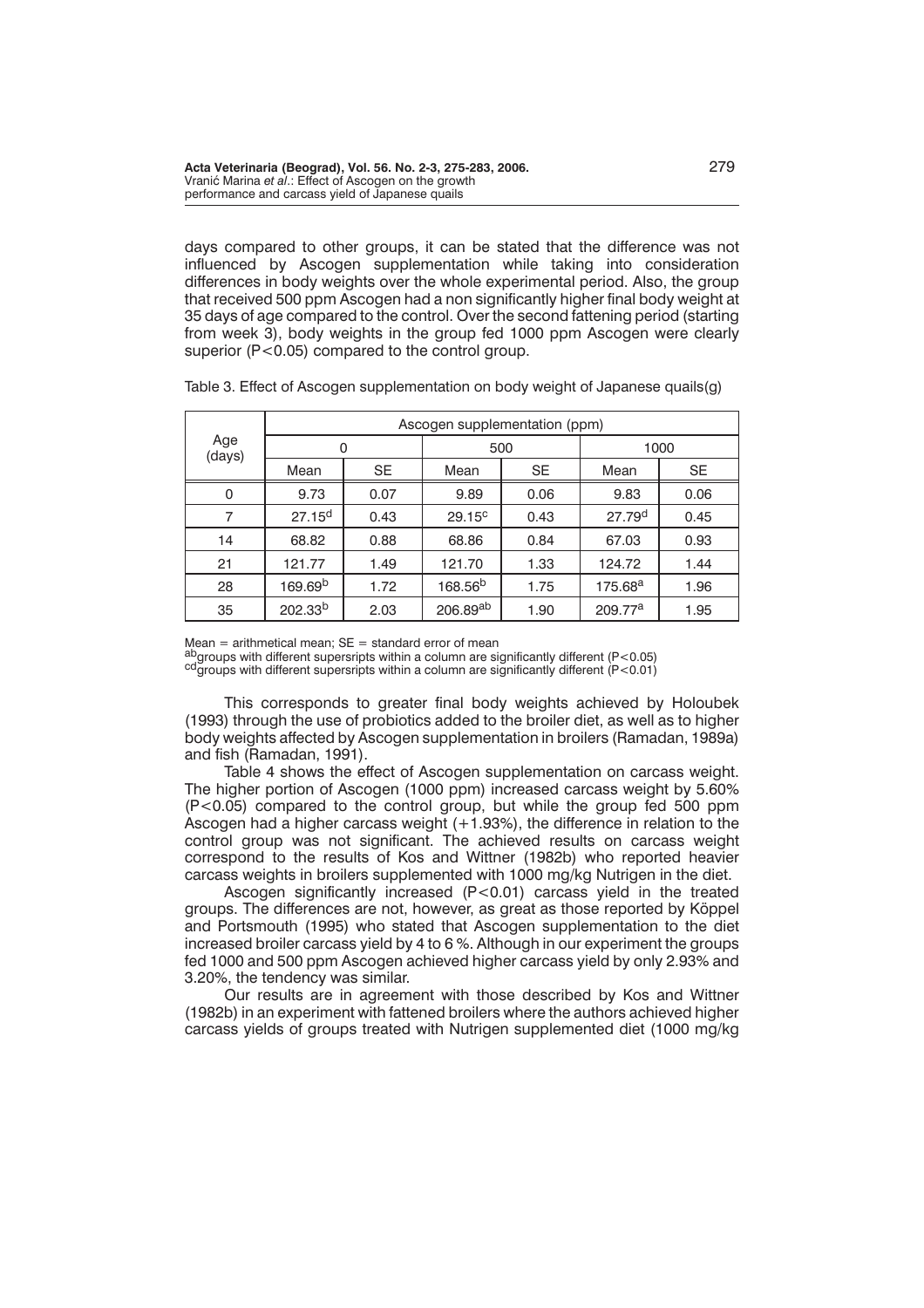|                       |       |                          |                                               |                                               | Table 4. Effect of Ascogen supplementation on carcass composition of Japanese quails                                                                                                 |                                             |                              |                                                      |                                               |                    |                                          |       |                                                   |      |                                                   |      |
|-----------------------|-------|--------------------------|-----------------------------------------------|-----------------------------------------------|--------------------------------------------------------------------------------------------------------------------------------------------------------------------------------------|---------------------------------------------|------------------------------|------------------------------------------------------|-----------------------------------------------|--------------------|------------------------------------------|-------|---------------------------------------------------|------|---------------------------------------------------|------|
| Ascogen<br>Added      |       | $\mathbf{C}$             |                                               | Live body<br>weight<br>$\widehat{\mathbf{e}}$ |                                                                                                                                                                                      | Carcass<br>weight<br>$\widehat{\mathbf{e}}$ |                              | <b>Drumstick</b><br>weight<br>$\widehat{\mathbf{e}}$ |                                               |                    | weight<br>Wing<br>$\widehat{\mathbf{e}}$ |       | weight<br><b>Breast</b><br>$\widehat{\mathbf{e}}$ |      | Back weight<br>Rump and<br>$\widehat{\mathbf{e}}$ |      |
| (ppm)                 |       |                          | Mean                                          | ΞS                                            | Mean                                                                                                                                                                                 |                                             | 55                           | Mean                                                 | 58                                            | Mean               | Ϲ                                        | Mean  | 58                                                |      | Mean                                              | 55   |
| $\circ$               |       | 50                       | 202.62                                        | 2.91                                          | 137.28 <sup>b</sup>                                                                                                                                                                  |                                             | 2.17                         | 34.55 <sup>b</sup>                                   | 0.55                                          | 13.26 <sup>d</sup> | 0.32                                     | 56.63 | 1.26                                              |      | 33.19                                             | 0.91 |
| 500                   |       | 50                       | 200.45                                        | 2.79                                          | 139.93ab                                                                                                                                                                             |                                             | 2.04                         | 34.83 b                                              | 0.60                                          | 13.42 <sup>d</sup> | 0.41                                     | 56.87 | 1.02                                              |      | 34.56                                             | 0.97 |
| 1000                  |       | 50                       | 207.88                                        | 3.25                                          | 144.97 <sup>a</sup>                                                                                                                                                                  |                                             | 2.47                         | 36.50 <sup>a</sup>                                   | 0.64                                          | 16.54 <sup>c</sup> | 0.29                                     | 58.37 | 1.09                                              |      | 33.48                                             | 0.63 |
| უ<br>ს                |       |                          | Mean = arithmetical mean; SE = standard error |                                               | a.b groups with different supercripts within a column are significantly different (P<0.05)<br>groups with different supercripts within a column are significantly different (P<0.01) |                                             |                              |                                                      |                                               |                    |                                          |       |                                                   |      |                                                   |      |
|                       |       |                          |                                               |                                               | Table 5. Effect of Ascogen supplementation on carcass composition of Japanese quail                                                                                                  |                                             |                              |                                                      |                                               |                    |                                          |       |                                                   |      |                                                   |      |
| Added<br>Asco-<br>gen | Sex   | $\overline{\phantom{a}}$ | Live body<br>weight<br>ම                      |                                               | Carcass weight<br>ම                                                                                                                                                                  |                                             | Carcass<br>yield<br>$\aleph$ |                                                      | Drumstick<br>weight<br>$\widehat{\mathbf{e}}$ |                    | weight<br>Wings<br>ම                     |       | <b>Breast</b><br>weight<br>$\widehat{\mathbf{e}}$ |      | back weight<br>Rump and<br>ම                      |      |
| (ppm)                 |       |                          | Mean                                          | 58                                            | Mean                                                                                                                                                                                 | 58                                          | Mean                         | 58                                                   | Mean                                          | 59                 | Mean                                     | 59    | Mean                                              | 58   | Mean                                              | 58   |
|                       | male  | 25                       | 195.58 <sup>b</sup>                           | 3.71                                          | 133.86 <sup>b</sup>                                                                                                                                                                  | 2.95                                        | <b>68.36cd</b>               | 0.37                                                 | 33.88 <sup>b</sup>                            | 0.75               | 12.98 <sup>d</sup>                       | 0.40  | 54.72                                             | 1.42 | 33.28                                             | 1.42 |
| 0                     | emale | 25                       | $209.65^{\circ}$                              | 4.09                                          | 140.69ab                                                                                                                                                                             | 3.09                                        | 67.05 <sup>d</sup>           | 0.45                                                 | 35.23 <sup>ab</sup>                           | 0.80               | $13.54^{d}$                              | 0.50  | 58.55                                             | 2.06 | 34.10                                             | 1.13 |
|                       | male  | 25<br>20                 | 199.75 <sup>ab</sup>                          | 3.65                                          | 139.18 <sup>ab</sup>                                                                                                                                                                 | $\frac{89}{2}$                              | 69.63°                       | 0.39                                                 | 34.65 <sup>b</sup>                            | 0.89               | $13.36^{d}$                              | 0.58  | 56.80                                             | 1.27 | 34.32                                             | 1.44 |
| 500                   | emale | 25                       | 201.16 <sup>ab</sup>                          | 4.30                                          | 140.68ab                                                                                                                                                                             | 2.92                                        | 70.11 <sup>c</sup>           | 1.05                                                 | 35.00 <sup>b</sup>                            | 0.84               | $13.48^{d}$                              | 0.59  | 56.94                                             | 1.64 | 34.81                                             | 1.31 |
|                       | male  | 25                       | 203.47 <sup>ab</sup>                          | 3.86                                          | 141.84ab                                                                                                                                                                             | 3.01                                        | 69.65°                       | 0.34                                                 | 35.39 <sup>ab</sup>                           | 0.75               | 16.20 <sup>c</sup>                       | 0.30  | 56.75                                             | 1.34 | 33.50                                             | 0.86 |
| 1000                  |       |                          | female 25 212.29 <sup>a</sup> 5.16            |                                               | 148.11 <sup>a</sup>                                                                                                                                                                  |                                             | 3.88 69.74° 0.50             |                                                      | 37.62 <sup>a</sup>                            | 1.00               | 16.88°                                   | 0.45  | 59.99                                             | 1.71 | 33.46                                             | 0.93 |

Mean= arithmetical mean; SE= standard error<br><sup>a,b</sup> groups with different supercripts within a column are significantly different (P<0.05)<br><sup>c,d</sup> groups with different supercripts within a column are significantly different Mean= arithmetical mean; SE= standard error<br><sup>a,b</sup> groups with different supercripts within a column are significantly different (P<0.05)<br><sup>c,d</sup> groups with different supercripts within a column are significantly different

280 **Acta Veterinaria (Beograd), Vol. 56. No. 2-3, 275-283, 2006.** Vrani} Marina *et al*.: Effect of Ascogen on the growth performance and carcass yield of Japanese quails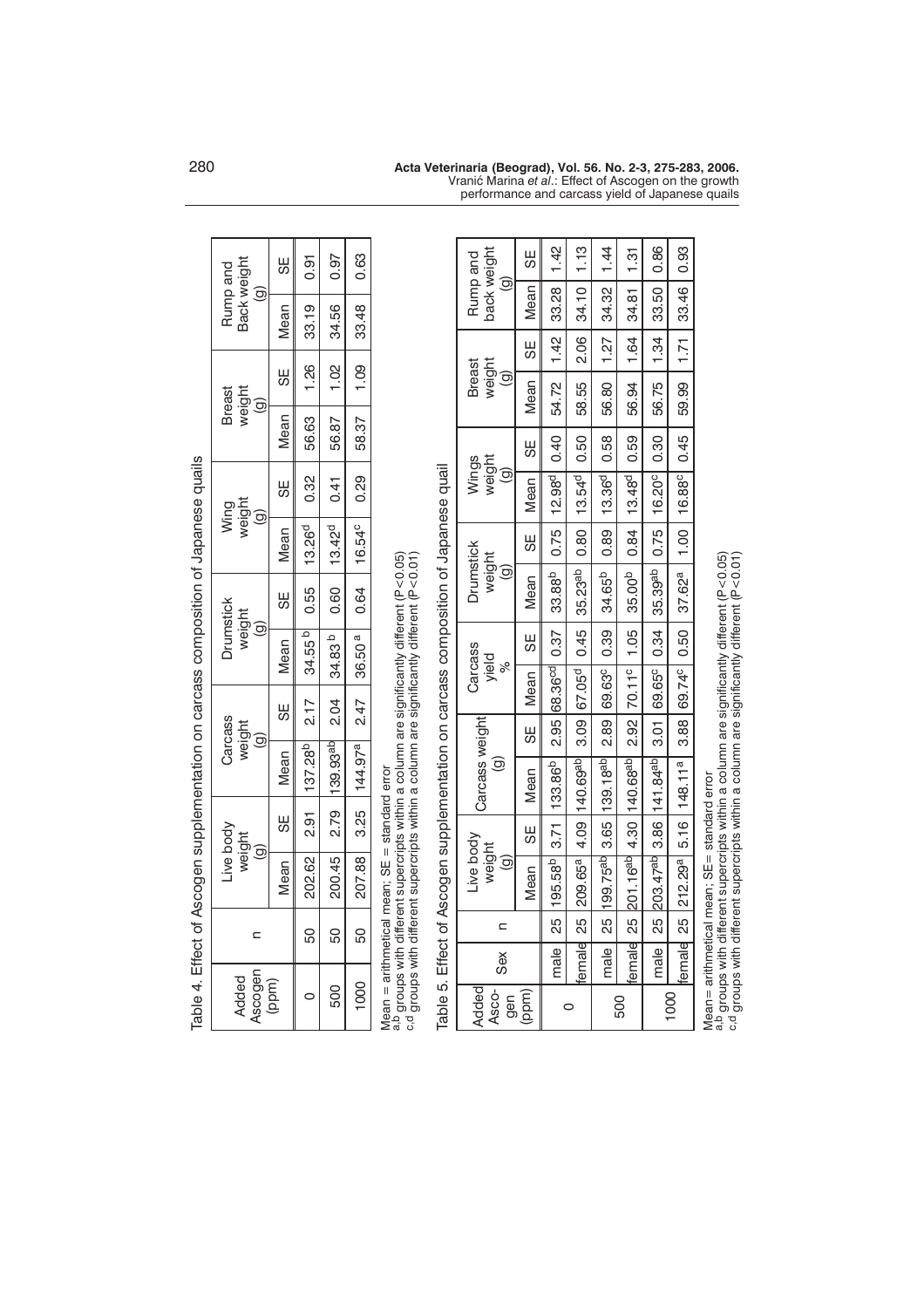diet) by 1.42% using a feed containing an insufficient amount of proteins, and by 1.47% in broilers (Kos and Wittner, 1982a) fed adequate quantity of all nutrient components with Nutrigen supplementation (1000 mg/kg diet). Both groups fed Ascogen achieved not only greater carcass weights, but also weights of all parts of carcass compared to the controls. These differences were significant for the group fed 1000 ppm Ascogen (weight of drumsticks (P<0.05), carcass (P<0.05) and wings (P<0.01) compared to the control.

The interaction between Ascogen supplementation and sex of the quails on body and carcass weights is given in Table 5. Females were heavier and had larger carcasses than males, even though none of the quails of either sex exhibited signs of sexual maturity. Several cuts of the carcasses followed the same pattern as body weights. It is known that female quails are larger than males, thus the difference in body weights between males and females occurred due to sex, not supplementation. There was no significant difference due to supplementation and sex in the weight of breast as well as rump and back of birds.

This study indicates that 500 ppm Ascogen supplementation has no significant effects on production and carcass composition in Japanese quails. On the other hand, 1000 ppm Ascogen supplementation, when fed at the age from 1 to 35 days, stimulated growth, reduced feed intake and improved daily gain, feed efficiency and carcass composition. When evaluating this effect from the production point of view, the addition of 1000 ppm Ascogen to commercial heavystrain quail diet could be recommended for improving growth performance and slaughter value of Japanese quail. Ascogen leaves no residues in tissues (Ramadan *et al*., 1991) and can be freely used as a feed additive.

The effect of Ascogen is based on the use of naturally arising metabolites as active substances for promotion of nutritional performance. Biogenic performance promoters, such as ascogen have a positive effect on the intestinal flora, thereby improving digestion (Walters, 1984). Ascogen does not compensate for a lack of amino acids in the feed, but through lowering the degradation process improves utilisation of nutrients from the feed, thereby encouraging growth (Kos and Wittner, 1982b).

#### ACKNOWLEDGEMENT:

Sincere thanks to D.Sc. Remzi Bakalli, Department of Poultry Science, University of Georgia, Athens, GA 30602 for his assistance in feed control.

Address for correspondence: e-mail: mpavlak@agr.hr

### **REFERENCES**

- 1. *Adamek Z,* 1994, Effect of ASCOGEN probiotics supplementation on the growth rate of rainbow trout (oncorhynchus-mykiss) under conditions under intensive culture, *Živočišna Vyroba*, 39, 3, 247-53.
- 2. *Atherton D, Robbins S,*1987, Probiotics A European Perspective. In Biotechnology in the Feed Industry, Alltech Technical Publications, Nicholasville, KY, 167-76.
- 3. *Dhingra MM,* 1993, Probiotics in poultry diet, Poult Adv, 26, 8, 43-5.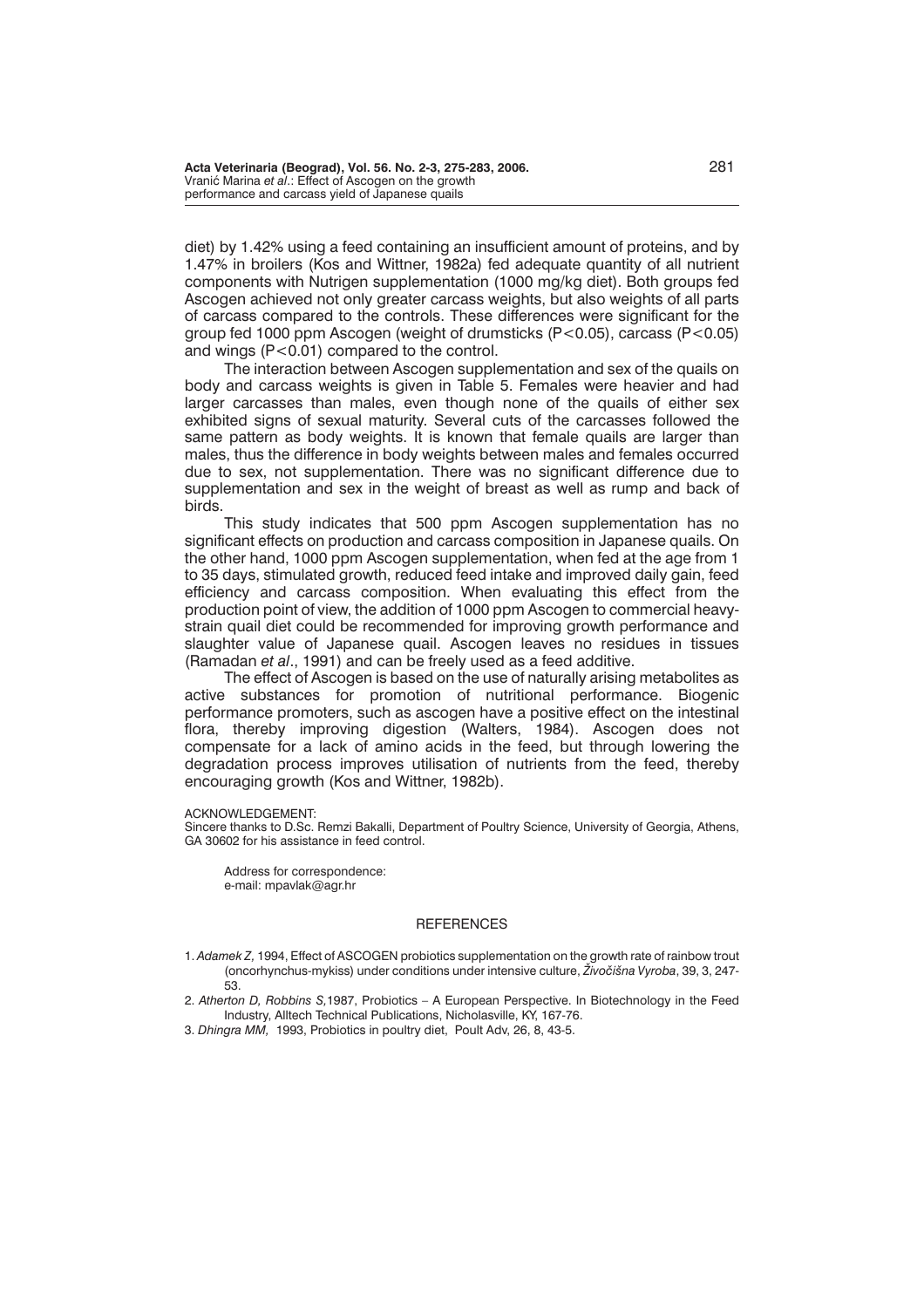- 4. *Dhingra MM*, 1993, Probiotics in poultry diet. In: W Haresing, DJA Cole (Eds.). Recent advances in animal nutrition, 61-71. Butterworths, London.
- 5. *Glawisching E, Pedit H*, 1992, Untersuchungen über den Einfluss von Ascogen auf die spezifische Immunantwort und den Blutstatus von Mastschweinen, *Tierärztl Umschau*, 47, 4, 242-9.
- 6. *Holoubek J*, 1993, Vliv ruznych biostimulatoru na rust a spotrebu krmiva brojlerovych kurat, *@ivo~i{na Vyroba*, 55, 211-20.
- 7. *Köppel P, Portsmouth J,* 1995, The influence of Ascogen, a biogenic performance enhancer, on immune response and disease resistance, 24<sup>th</sup> Poultry Science Symposium of the WPSA UK Branch Reading University, Sept. 18-21.
- 8. *Kos K, Wittner V,* 1982a, Upotreba probiotika u hranidbi pili}a u tovu, *Praxis veterinaria,* 30, 3-4, 283- 6.
- 9. Kos K, Wittner V, 1982b, Utjecaj probiotika na rast, na iskorištenje hrane i na randman pilića u tovu pri prehrani s nedovoljno bjelan~evina, *Praxis veterinaria*, 30, 5-6, 355-9.
- 10. *Kulkarni AD, Fanslow WC, Drath DB, Rudolph FB, Van Buren CT*, 1986, Influence of dietary nucleotide restriction on bacterial sepsis and phagocytic cell function in mice, *Arch Surg*, 121, 169-72.
- 11. *Kumprecht I, Zobac P, Gasnarek Z, Robosova E,* 1994, The effect of Continuous Application of Probiotics based on *Saccharomyces cerevisae var. Elipsoideus* and *Streptococcus faceium* C-68 (SF-68) on Chicken Broilers Yield, *@ivo~i{na Vyroba*, 39, 6, 491-503.
- 12. Mazija H, Matischa L, 1994, Sindrom otečene glave u kokoši i njihovo suzbijanje primjenom probiotikuma Ascogen, *Krmiva,* 36, 1, 11-8.
- 13. *Mohan B, Kadirvel R, Natarajan A, Bhaskaran M,* 1996, Effect of probiotic supplementation on growth, nitrogen utilisation and serum cholesterol in broilers, *Br Poul Sci,* 37, 395-401.
- 14. *Ramadan A, Afifi A, Sabry ME,* 1989a, Comparative studies on the growth promoting effect on Ascogen and flavomycin in chickens, *J Egypt Vet Ass*, 49, 1-2, 617-34.
- 15. *Ramadan A, Soliman R, Afifi NA,* 1989b, Studies on the effect of Probiotikum (S) on the immune response of chickens to Newcastle disease virus vaccine. Department of Pharmacology and Immunology, University of Chairo, Egypt.
- 16. *Ramadan A, Atef M*, Afifi NA, 1991, Effect on the biogenic performance enhancer (Ascogen "S") on growth rate of tilapia fish, *Acta Vet Scand*, Supp. 87, 304-6.
- 17. *Samanta M, Biswas P,* 1995, Effect of feeding probiotic and lactic acid on the performance of broiler, *Ind J Poul Sci*, 30, 2, 145-7.
- 18. SAS Institute, 1985, SAS User Guide: Statistics, Version 5 edition. SAS Institute, Inc., Cary, NC
- 19. *Walters AH*, 1984, Probiotics in modern meat production, J.R.S.H.6, 220-224.
- 20. Wambeke F, Peters van J, 1995, The effect of paciflor on the performances, carcass composition and ceacal bacterial numbers of broilers, Archiv für Geflügelkunde, 59, 2, 125-9.

## **UTJECAJ ASCOGENA NA PROIZVODNE I KLAONI^KE REZULTATE JAPANSKIH PREPELICA**

## VRANIĆ MARINA, MAZIJA H, GRBEŠA D i MUŽIC S

# SADRŽAJ

Syrha naših ispitivania je bila da se oceni značaj dodatka Ascogena, biološkog stimulatora rasta, na rast, prirast, konverziju hrane i klaoničke pokazatelje brojlerskog tipa Japanskih prepelica (*Coturnix coturnix japonica*). Šest stotina prepelica je bilo podeljeno u tri grupe i hranjeno osnovnom hranom (24,5% SP i